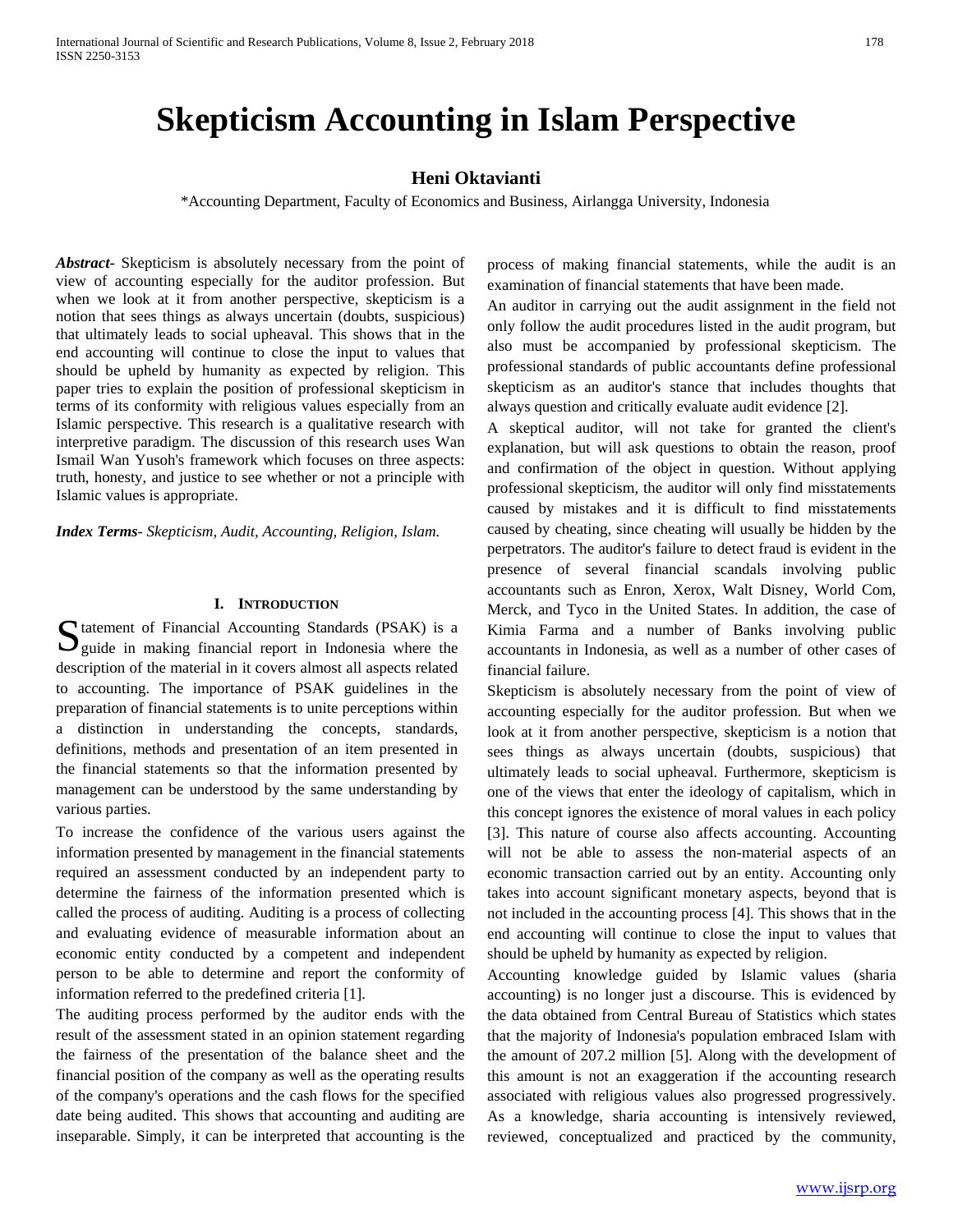especially those associated with financial institutions both nationally and internationally.

This paper tries to explain the position of professional skepticism in terms of its conformity with religious values especially from an Islamic perspective. From this study will be obtained a description of the method (technique) is derived from the accounting principles (traditional) which is acceptable or rejected by the values of sharia.

# **II. LITERATUR REVIEW**

## **Skepticism According to Science**

Skepticism is an act of questioning or an attitude of distrust. Skepticism comes from the Greek word, 'σκέπτομαι' skeptomai, which in its usage is generally interpreted "to look around", "to consider". Based on word analysis and its use, skepticism generally refers to an attitude of doubt or disposition either in general or towards a particular object. Skepticism is also understood as a doctrine in science that emphasizes the uncertainty of a scientific realm. In skepticism there is a systematic doubt, a method of consideration and criticism that is skeptical.

This kind of character is important to science. Science requires a certainty as accurate as possible because scientists are expected to be skeptical. Scientists should not immediately believe in the news, experiments and so forth. This is because the methods in science are rigorous. You always question the evidence. Science should not be easy to believe. If scientists want to believe things without evidence, then science will be filled with things that can not be trusted truth.

There is an assessment that says that skepticism is wrong. Some reasons put forward for him: First, skepticism is mistaken for assuming that if we know something we will never be wrong about it. Right and wrong are the categories used to assess knowledge. A proposition becomes true as far as reality is concerned, or otherwise false if it is not in accordance with belief. Example: If we know of any gravitational force, that is, every object that is cast will fall down so we know we will never go wrong. So it can be said that the proposition is in accordance with reality because it realizes it really happens and exists. Second, reality always shows the concept of pairing between black and white, right and wrong, small and big, heavy and light, know and do not know. Because skepticism accepts that people never know something, it naturally shows that the opposite must also be accepted as a possibility, that man will know everything. The consequence that what the skeptics said or said would be automatically denied as the concept of pairing in each other, that is, there is black there must be white, there is right and there must be wrong, and so on. Thirdly, radical skepticism will produce contradictions. The skeptics' statement that "all our beliefs are in doubt" presupposes that the skeptics themselves are convinced that the statement or belief must be true. Yet with that statement, the statement that states "all our beliefs need to be doubted" must also be doubted. Hence the skeptical statement that "all our beliefs need to be doubted" is also not true. So the beliefs or sayings of skeptics become contradictory as well. Every thing the skeptics believe is also a belief then it can be doubted as skeptics doubt other things.

## **Professional Skepticism in Accounting**

Professional skepticism needs to be owned by the auditor especially when obtaining and evaluating audit evidence. The auditor should not assume that management is dishonest, but the auditor should not assume that management is completely honest [2;13] Similar statements are also found in ISA no. 200 (IFAC 2004) which says that the auditor should plan and conduct an audit with professional skepticism, acknowledging that there is a possibility of misstatement in the financial statements.

Auditor professional skepticism is an auditor's attitude in performing an audit assignment in which this attitude includes a mind that always questions and critically evaluates the audit evidence. Because audit evidence is collected and assessed during the audit process, professional skepticism should be used throughout the process [2;13]. Skepticism is a manifestation of objectivity. Skepticism does not mean being cynical, overcriticizing, or insulting. Auditors who have adequate professional skepticism will deal with the following questions: (1) what I need to know; (2) how I can get the information well; and (3) whether the information I get makes sense. Skepticism of the auditor's professionals will lead him to question any cues that suggest the possibility of fraud [6].

The auditor applies professional skepticism when asking questions and performing audit procedures, not quickly satisfied with less persuasive audit evidence based solely on the belief that management and stakeholders are honest and integrity [7]. In ISA no. 200, it is said that professional skepticism means that the auditor makes critical assessments, with a questioning mind about the validity of audit evidence obtained, alert to contradictory audit evidence or raises questions relating to the reliability of the document , and responding to questions and other information obtained from management and related parties

## **Professional Skepticism In Islam**

The Qur'an as the holy book of Muslims considers the problem of recording as a serious problem with the passage of the longest verse, the verse 282 of Surah Al-Baqarah [8] which describes the functions of recording transactions, its basics, and its benefits, as explained by the rules laws that should be guided in that regard. As at the beginning of the verse states:

> "O ye who believe! When ye deal with each other, in transactions involving future obligations in a fixed period of time, reduce them to writing Let a scribe write down faithfully as between the parties: let not the scribe refuse to write: as Allah Has taught him, so let him write. Let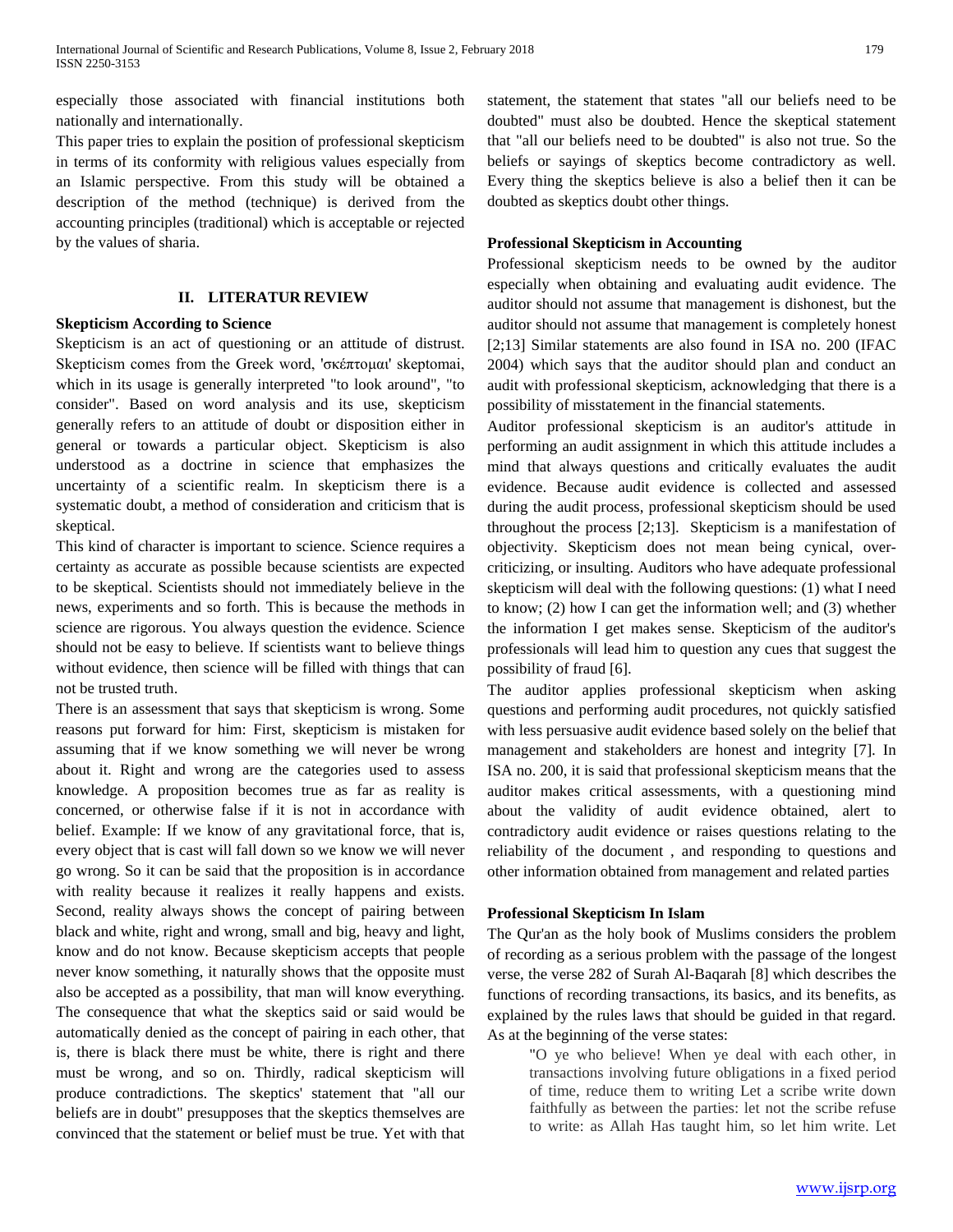From the above verses we can also note that since the emergence of the Islamic treatise brought by Prophet Muhammad, there has been a command for truth, justice between the two parties who have muamalah relationship earlier (which we now more familiar with the term accountability).

In the Qur'an itself has been identified as an audit process. As in the letter of Al-Insyiqaq verses 6-9, that Allah will hold responsible every human being in the last day. For those who receive the record of their right-handed deeds, they will be easily reclaimed and will be blessed. Likewise it is recorded in the holy book in the letter of Al-Infithar verses 10-12. . Indeed on the human side there are angels as a charity recorder in the world. Whether it's good or bad. They (the angels) know what human beings do. Note that this will be the weighing of a person in Yaumul Mizan.

In Islam, the function of auditing is referred to as "tabayyun" as described in Surah Al-Hujuraat verse 6 [8] which reads:

> "O ye who believe! If a wicked person comes to you with and afterwards become full of repentance for what ye have done".

Based on the above verse can be interpreted that the need to check carefully before a news before believe it, or postpone trust before checking carefully. This provides evidence that in Islam it is advocated to have a professional skepticism attitude towards a thing.

## **IV. RESULT ANALYSIS AND DISCUSSIONS**

## **Islamic Perspective on Accounting Skepticism**

The attitude of skepticism is still a contradiction when viewed from various points of view. In this discussion using the framework Wan Ismail Wan Yusoh [11] to see whether or not a principle with Islamic values. Yusoh developed three criteria to assess whether the principle of a principle is compatible with Islamic values. First, the value is true (honest) and legitimate. Secondly, the fair value of putting things into place, applied in all situations not biased, must meet the minimum needs that a person must have. Third, the value of goodness, which is to do things better than standards and habits.

# **The Perspective of Truth**

Truth is a principle that must be upheld by Muslims. The Qur'an states that the truth is sourced from Allah SWT while man must always be active to fight for the truth. Truth in this context relates to measurement of business and financial activity. There are many verses of the Qur'an that encourage people to act correctly. Q.S As-Syu'araa (26): 181 states: "Complete measure and do not be among the disadvantaged" [8]. Furthermore, Q.S As-Syu'araa (26): 182-183 respectively states: "And weigh it with a weighing scale" (182); [8]; "And do not harm man in his rights and do not rampant on the earth by making mischief" (183) [8].

The attitude of skepticism is implicitly or explicitly an audit standard that is designed for accountants, especially auditors. Auditors are expected to use professional skepticism in

## **III. METHODOLOGY**

This research includes the type of library research which is descriptive qualitative with the study of primary sources namely Al-Quran, and primary sources and secondary sources related to professional skepticism. This research is a qualitative research with intepretive paradigm. Qualitative method is the process of inquiry of understanding based on different methodological traditions of the investigation by exploring social or human problems. Researchers build complexity, holistic imagery, analyze data, report detailed views of information and conduct research in the environment [9].

The method of analysis used in this research is content analysis, comparative analysis, and reflective analysis. Qualitative content analysis is used to reveal the messages of the Quran relating to the concepts studied. Comparative analysis methods are used in assessing the concept of skepticism in accounting compared to skepticism from an Islamic perspective. Reflective analysis method is used to reveal the views of life, values and beliefs that exist behind a concept and terms related to the object of research. The final result of this research is conclusion. Conclusions in qualitative research are new findings that may have never existed before. The findings can be descriptions or descriptions of an object whose findings are still vague or dark, so that their expectations after being examined become bright or clear [10].

conducting audits, and gather sufficient evidence to support or challenge management assertion statements. Professional skepticism is done by balancing between suspicion and belief. The balance of attitudes between trust and suspicion is illustrated in the planning of audits with the audit procedures chosen to be performed. This is sometimes difficult to expect, because of the influence outside the auditor's self that can reduce the attitude of professional skepticism. The influence can be self-serving bias because the auditor in performing his duties get rewarded from the auditee. Sometimes because it is difficult to get an explanation from the client, make the auditor feel bad because fuss finally concluded according to their own understanding or even trust the client only. Auditors in the audit process should use their proficiency professionally, thoroughly and thoroughly.

## **Perspectives of Justice**

At the introductory point it has been written that the attitude of skepticism is one of the views embodied in the ideology of capitalism. This attitude only concerns accounting as a significant monetary aspect goal and ignores the existence of moral values in every policy. It is seen that skepticism excessive attitude will only benefit the owner of capital alone without considering other aspects of humanity. Whereas as asserted by Mas'ud [12] Islam is a life view derived from Al-Quran and Hadist where the principles are fully established for the welfare of mankind. Thus, the implementation of accounting principles that are not in accordance with Islamic Shari'ah that aims to